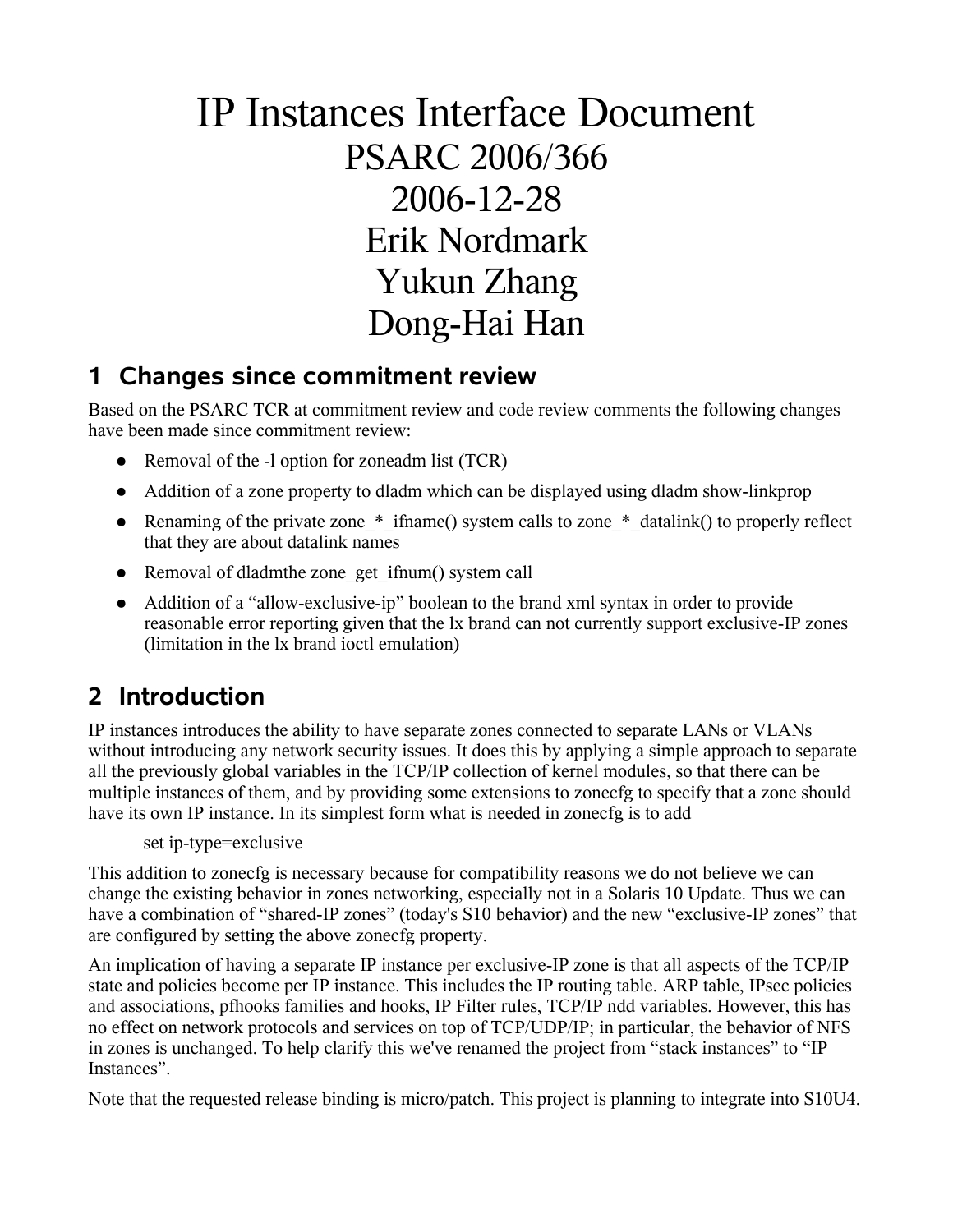### **3 Background – Networking and Zones**

As customers are starting to deploy using Zones, some of them see a good fit was the design center for the Zones networking support; the servers to be consolidated are on the same IP subnet.

Other customers see some problems or limitations.

The problems stem from desiring to consolidate applications that need to communicate on different subnets that are on different VLANs or different LANs. The customer's we've talked that express the need for

- separate routing per zone
- prevent loopback traffic between zones inside the server

all have the expectation (and in some cases the explicit requirement) that the network traffic for a zone must be completely separate from the traffic for other zones; they might share the same physical NIC using VLANs, but that's the only allowed degree of sharing of the network.

Figure 1 shows a conceptual model of how Zones networking works in S10, with conceptually a separate TCP, UDP and SCTP for each zone, and incoming packets being demultiplexed to the separate transports based on their destination IP address. For outgoing packets, they end up with a source IP address which is one of the IP addresses assigned to the zone.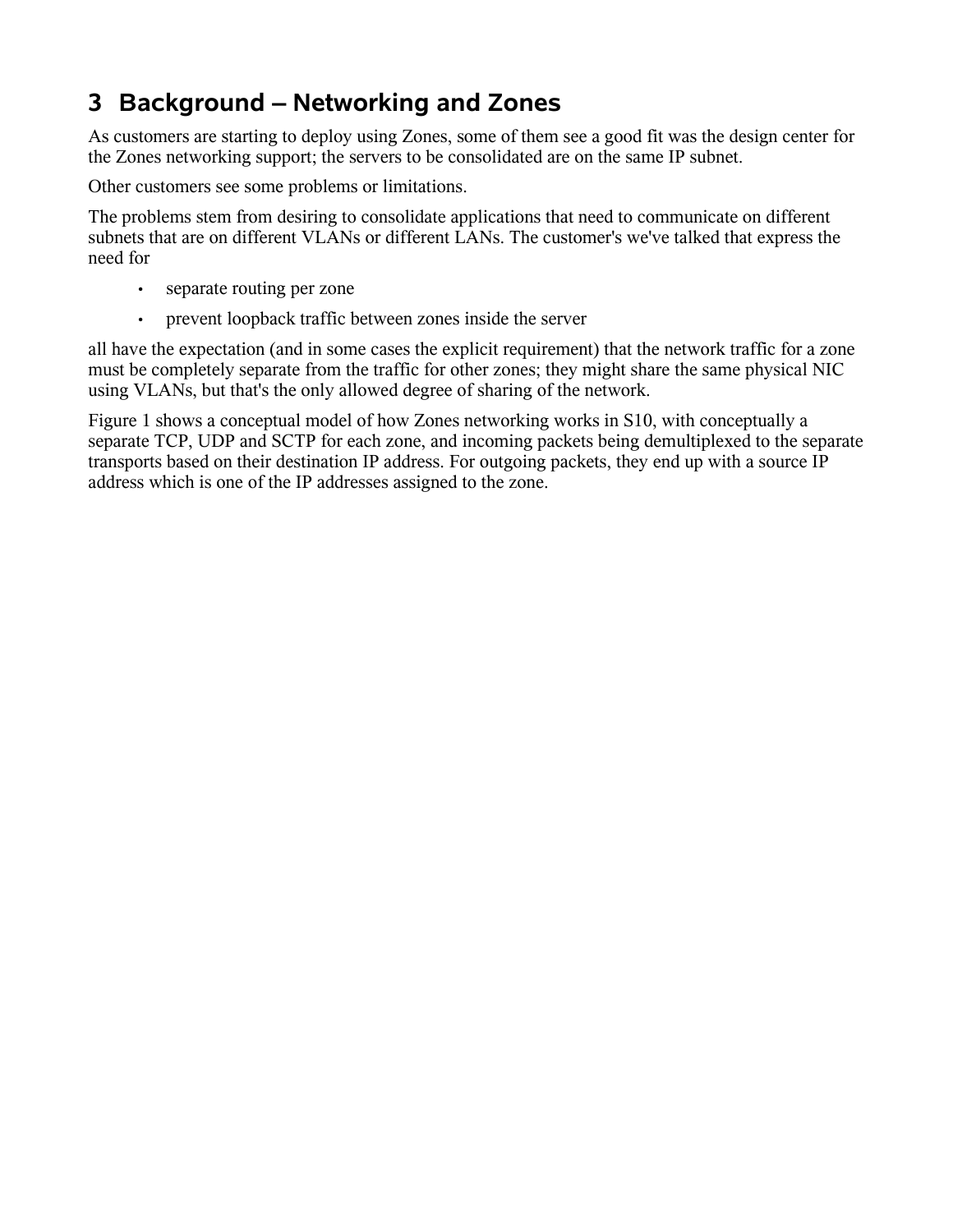

Figure 1: Conceptual model of zones networking

What zones provides for networking is name space isolation for the TCP/UDP/SCTP port name space by giving each zone its own distinct IP address(es). When the server is connected to multiple network interfaces, the shared IP behaves just as it behaved prior to the introduction of Zones; packets are routed as best viewed by IP. But what is needed when consolidating applications that need to be connected to isolated (V)LANs is in fact isolation for network connectivity. In the case of Solaris such isolation can be expressed in the form of which network interface names are accessible in each zone (since VLANs and other layer 2 concepts appear as separate network interface names). Then for each such zone there needs to be no internal IP-level sharing as depicted in figure 2.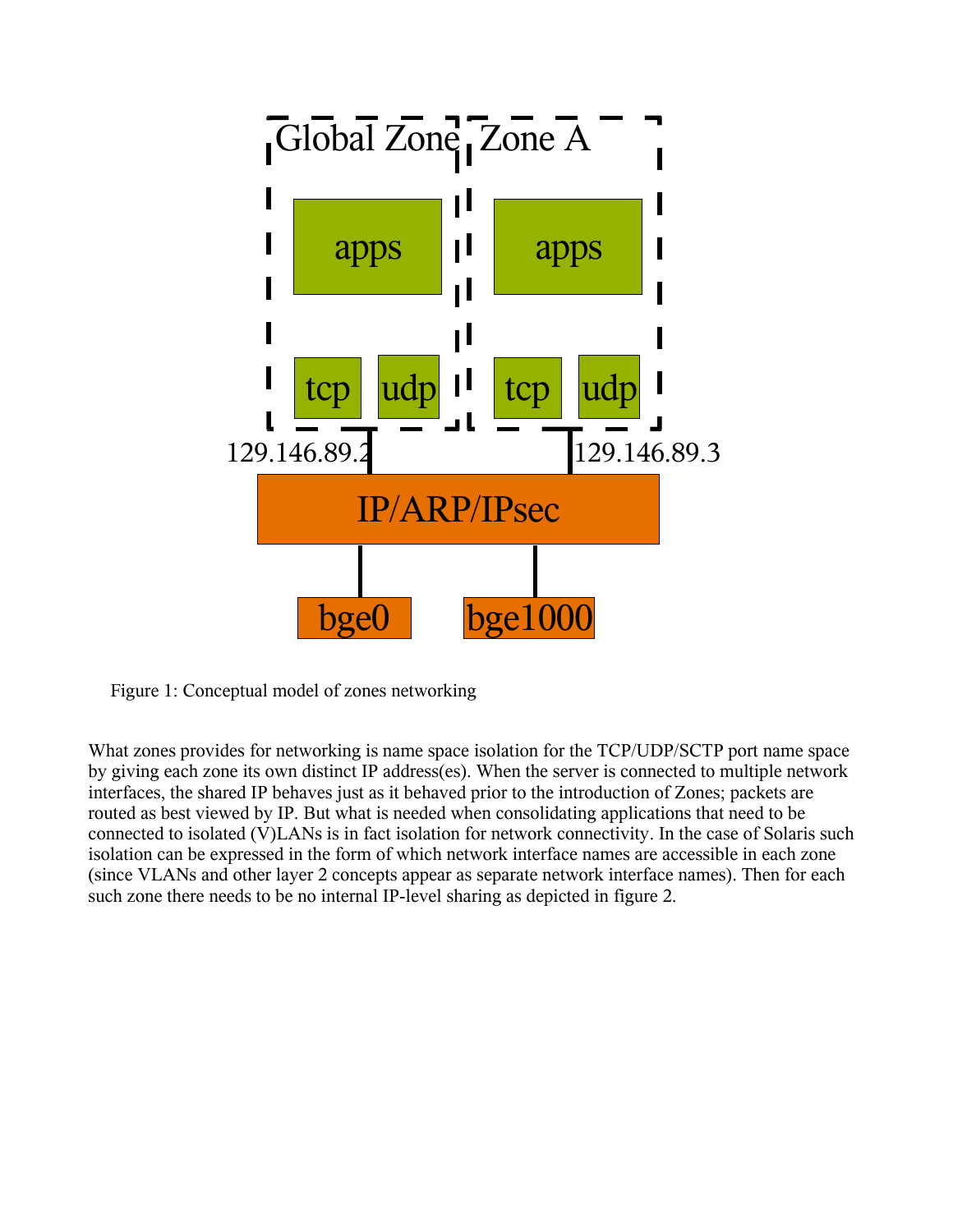

Figure 2: Conceptual model of zones networking with IP-level isolation

In many cases customers try to make their cases of different subnets and different (V)LANs work through some manual tweaking such as manually added routes and a global zone with IP address 0.0.0.0 on some NICs. But the Zones networking support was designed with a shared IP in mind and just separate IP address(es) per zone. Thus while Solaris ensures that a zone can only send IP packets with its IP addresses, and can only receive unicast packets address those IP addresses, there are separation issues when looking from the network in towards Solaris. Their implications are that:

- Even though some S10 RFEs were implemented to try to allow separate default routes per zone, this is hard to configure and doesn't work as expected. In some configurations it isn't possible to get working routing when separate default routes per zone are used.
- We can not guarantee that packets can not accidentally show up in a different zone that some security policy requires; there are just too many protocol features and code paths in IP, ARP, TCP, etc that can cause such "leakage" for packets arriving from the network.
- If/when the customer assumes that a zone can only send packets on the NICs on which they have IP addresses they become surprised. The design was to restrict the source addresses that a zone can use when sending packets, and the relationship between the NIC on which that IP address is configured and where packets get sent is quite weak and absent in some cases. (E.g., sending multicast or broadcast packets, sending ICMP errors and TCP resets, and sending packets after they have been queued waiting for ARP.)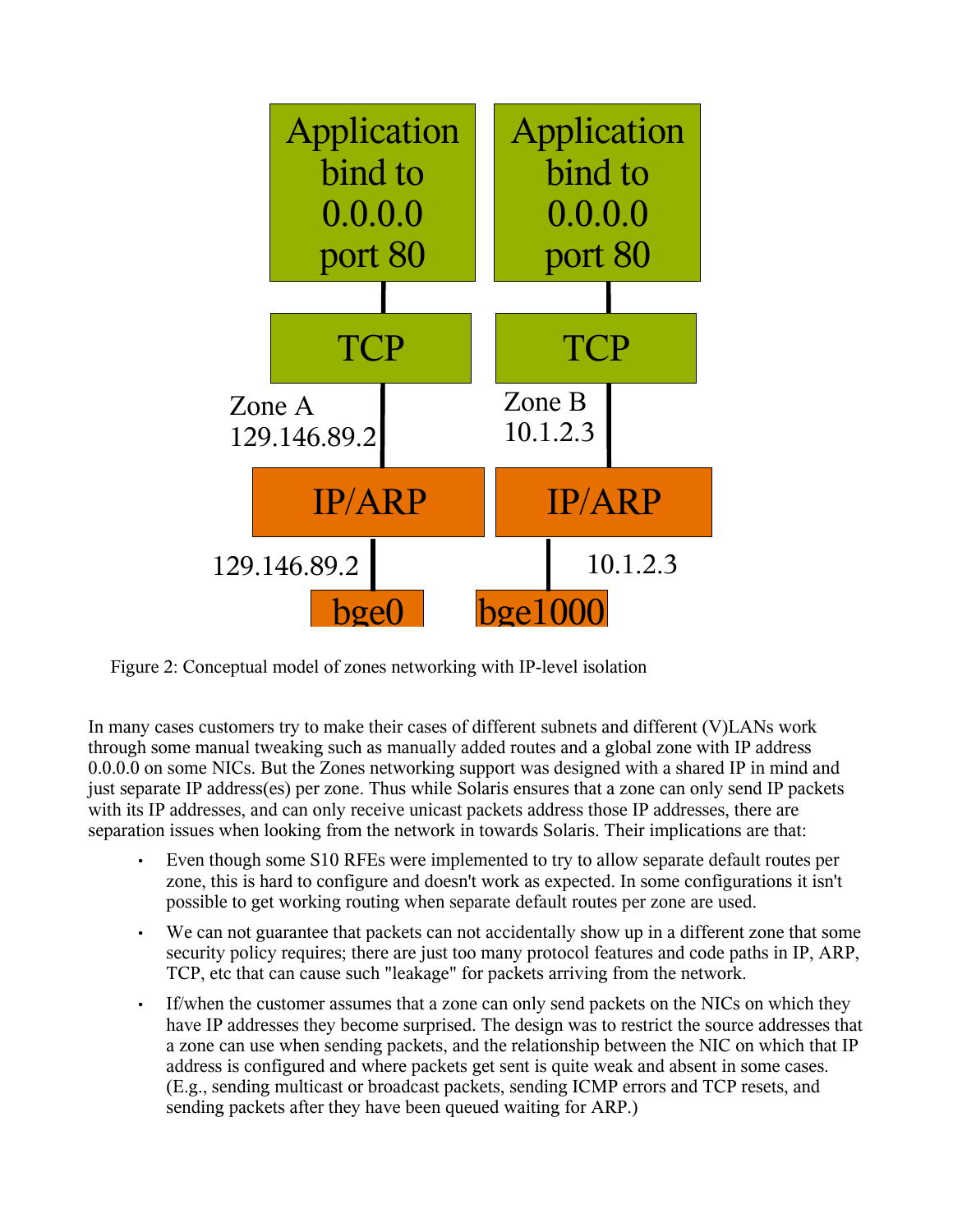- The behavior after the manual tweaking isn't guaranteed to work; we have no way to ensure that some customer invented approach or some blog suggestion will continue to work after a patch.
- The behavior with the manual tweaking is very fragile due to the "one bugfix at a time" evolution of the zones networking during S10 development. Today we are discovering unintended consequences of some of the code changes that were made so that different zones could use different default routes.

Note that some of the customers might express the issues they see as "it is too difficult to configure" a zone to have different default routes and get it to work, but the more fundamental issue seems to be that they expect secure separation (which is why they are using separate LANs or VLANs on the network), but they don't seem to see the security holes implicit in sharing the same IP and ARP for all the zones.

The result of this is that we are already starting to see escalations including escalated RFEs and these escalations can be extremely difficult to solve.

Part of the root cause for those is that Sun has and still do express networking aspects of zones as "separate networking" even though the separation is limited to the port number space. But with such vague descriptions combined with Zones overall being described as providing isolation, it isn't surprising if customers and the field assume that when zones are combined with network isolation (using separate LANs or VLANs), that the result will be isolation end-to-end from the network to the applications. In fact it takes a while to explain that even though the (V)LANs are separate and the applications are in separate zones, there is a shared IP in Solaris in between those whose role is to connect things together.

### **4 Justification**

It is clear that a significant part of the customers that do application consolidation in the datacenter have a need to provide application isolation in combination with separate (V)LANs. Due to our unclear communication and the business needs, in some cases we end up having to address escalated RFEs. Thus one aspect of the business justification is that we must stop the bleeding and avoid wandering further into a support problem by providing an alternative to the S10 "shared IP" model. That translates into a desire to make this project available in the earliest possible S10 update.

In addition to providing the isolation in the short term, the architecture introduced by this project allows technological evolution for other parts networking. These future evolutions are not delivered by this project, but the added flexibility exemplified by them is part of the motivation for IP Instances. Examples are::

- Makes networking with zones look more similar to Xen, which means that we can leverage work (e.g., all the GLDv3 work) across Zones and Xen
- Easier testing of Solaris networking; can run multiple exclusive-IP zones inside one box and run automated testing that today requires several systems that are manually cabled together
- The potential to build more secure infrastructure by having a zone's sole connection to the network be an IPsec tunnel that is provided by the global zone
- The potential to leverage more network security pieces such as packet filtering capability for Zones as well as for Xen virtualization, by placing filtering hooks in the G:LD framework.
- The potential to have others leverage Solaris to build virtual network appliances where each appliance has an presence on the network which is independent of other appliances on the same box.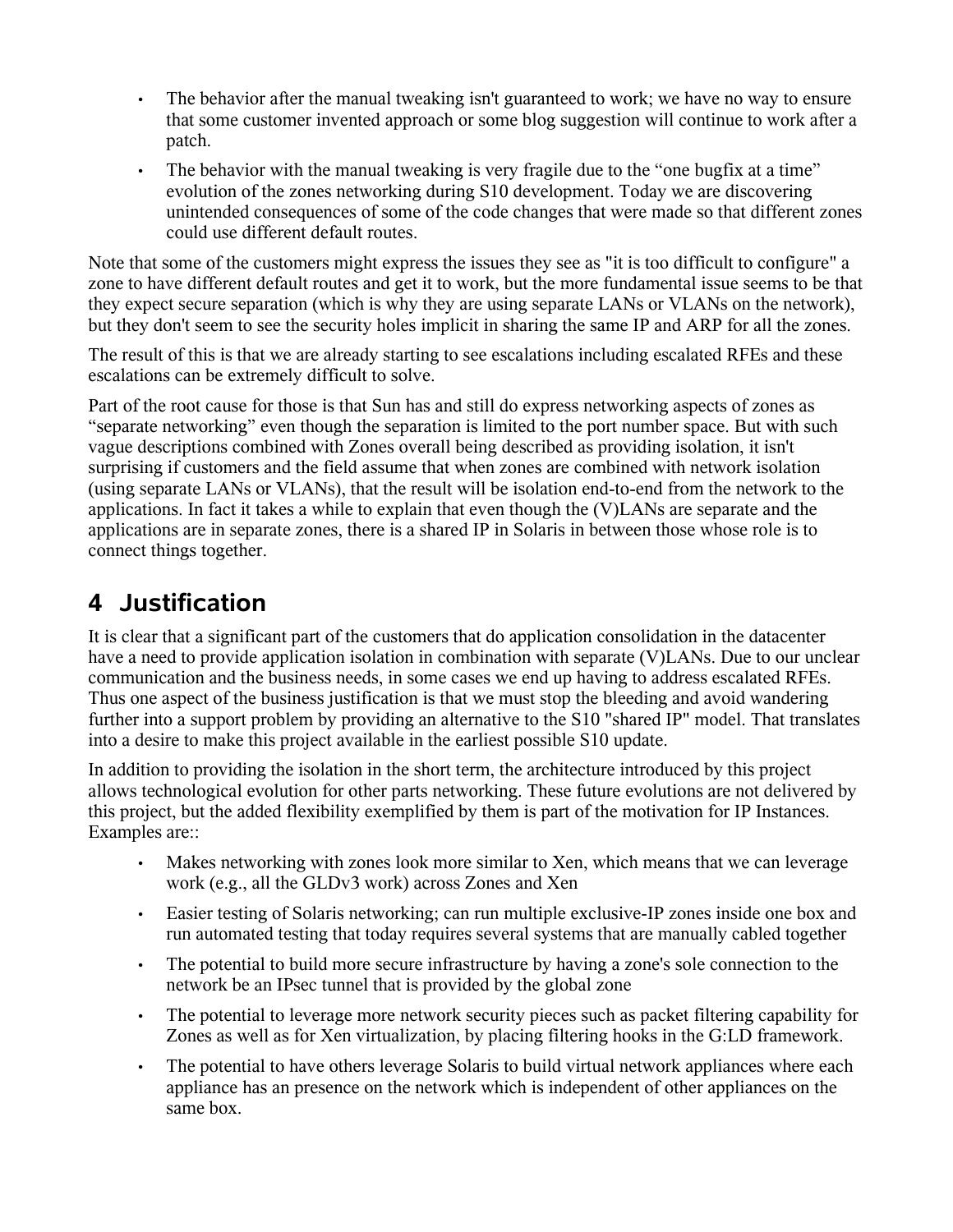The BrandZ team also desires a supported way to run NAT in the global zone for a branded zone, so that only one IP address is needed for the system. Other approaches to providing NAT functionality in such configurations do not appear to be supportable due to the complex interdependencies that one would have to create inside the single IP instance. Thus the shortest time to market for such supported functionality is having an exclusive IP for the BrandZ zone, and have that communicate via the NAT in the global zone using an local-to-the box pseudo Ethernet (called vSwitch; something that is part of the Crossbow precut).

Note that in order to apply this approach to BrandZ, the branded zone has to do its own IP layer configuration (i.e., issue ifconfig or DHCP operations) since the global zone will not configure IP for a zone with an exclusive IP.

### **5 Goals**

The goals of the project is to provide the option of complete IP separation for non-global zones while preserving the ability to have zones shared the same IP as the global zone. The kernel modules that will be modified to support IP instances is conceptually just IP. But since IP is made up of several components (such as IPsec, routing sockets, IP Filter), other code such as the transport protocols do direct function calls into the IP module, and IP depends on pfhooks(neti and hook) to provide the framework of packet filtering facility, the set of kernel modules expands to:

- ip, rts, arp, ipsec, ipsecesp, ipsecah, keysock, spdsock
- tcp, udp, sctp, icmp
- neti, hook, ipf

Specifying whether a shared or an exclusive IP is used will be done in zonecfg, to preserve the current approach to configuring networking for zones. The zonecfg specification for exclusive-IP zones will limit itself to specifying the boundary of the zone. For networking this means that zonecfg would just specify the set of network interfaces that the exclusive-IP zone has been granted.

The configuration of the internals of the exclusive-IP zone, such as whether static or dynamic IP addresses are used, netmasks, default routers, routing configuration in general, as well as the existing name service configuration, are done using existing Solaris methods.

Thus /etc/sysidcfg can be used to specify IP addresses and default routers just as for the global zone. Just as for the global zone, when the zone is booted the first time the sysidcfg is just to create /etc/hostname.<ifname> files, that the administrator can later modify. And just as for the global zone, if there is no sysidcfg when the exclusive-IP zone is booted the first time, sysidtool will run. For networking they will offer the set of network interface names that the global zone has assigned to the non-global zone.

Note that the DHCP client code and IPv6 stateless address autoconfiguration works unmodified in a zone with an exclusive IP, as well as several other IP-level capabilities that today are not available in a non-global zone.

The following particular items will work per exclusive-IP zone (without any specific changes – just from virtualizing the TCP/IP kernel state):

- DHCPv4 and IPv6 stateless address autoconfiguration
- IP Filter including its NAT functionality
- IPMP and MULTIRT
- IP routing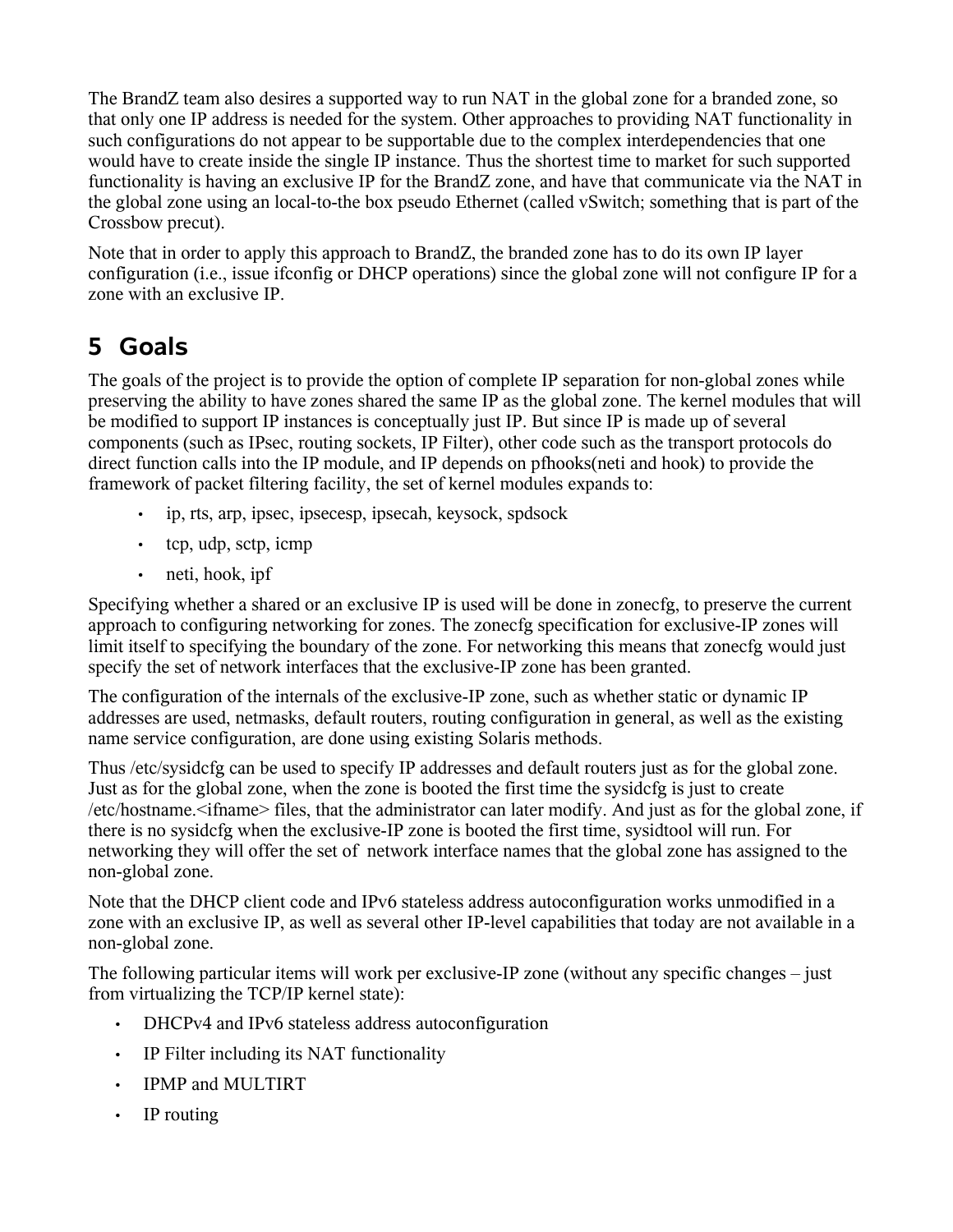- ndd for setting TCP/UDP/SCTP as well as IP/ARP-level knobs
- IPsec/IKE

The network security of the resulting system should be at least as good as with separate Solaris servers connected to the same set of network. An exclusive-IP zone will be prevented from using network interfaces other than those that it has been explicitly assigned by the global zone. And the applications running in an exclusive-IP zone will have a limited access to the OS and hardware resources just as with zones today.

Additional security comes from preventing potential network attackers from using the shared IP in zones today to reach zones that shouldn't really be reachable from that network interface, or source route packets via the shared IP out some other network interface.

#### **6 Non-goals**

No virtualization of the IP Policy Framework and IPQoS. Those can still be used in the global zone to manage shared-IP zone's IP traffic, but their low usage and possible replacement by Crossbow network resource controls means there is no business justification for virtualization them.

No GLD or other layer 2 interface changes. This means that for instance it will not be possible for an exclusive-IP zone that has access to bge1001 and bge1002 to create an aggregation of those two; layer 2 aggregations must be created in the global zone. The project works with device drivers (current and future) that provide a /dev name for the interface e.g., /dev/bge0 today or /dev/net/bge3001 in the future (future names being provided by the Clearview project).

The project will not address any kernel components above the transport layer (such as NFS, KSSL, NL7C). Such components, when and if they are made zones aware, do not and should not be aware of IP instances; whether the IP addresses assigned to a zone is from an exclusive or shared IP is immaterial to components above the transport layer.

No change to how IP is configured in Solaris, in particular, this project does not take the various networking /etc files (/etc/hostname.<ifname>, /etc/defaultrouter, /etc/resolv.conf) and replace them by something else like SMF properties. A result of this is that for exclusive-IP zones we rely on the /etc files to configure the exclusive IP.

Due to a combination of the limited use of CGTP, the fact that the CGTP kernel components are not in the ON consolidation, and that both the CGTP kernel components and the CGTP hooks into IP would need to be revised in order to support correct CGTP filtering for exclusive-IP zones, the project will not revise the CGTP hooks. Thus CGTP will continue to work in the global zone. The base multi-routing support that CGTP uses will, just like all IP kernel components, work in exclusive-IP zones.

The IP instance concept only need to apply to kernel code that is "near" IP, because IP is the thing that is shared in the Solaris 10 zones model for networking. For instance, network applications are automatically separated for zones since each process runs in a zone. Furthermore, if kernel networking pieces that sit above UDP, TCP, SCTP, or RAWIP need to be virtualized for zones, they do not need to be aware of IP instances; such software can be virtualized by using the zoneid as the discriminator which applies whether or not IP is virtualized. Kernel software that is below IP, such a GLD or other network device drivers, doesn't have a need to be aware of IP instances either. Zones uses the /dev/ entry points as the way to control what each zone can access, and the device drivers already keep different instances (bge0 vs. bge1) apart. The only implication of this assumption is that is it sufficient to make the internal support routines (netstack framework) be project private.

We assume that there is no business need to make 3rd party software that sit between IP and the device drivers aware of zones and/or IP instances. This means that things like Firewall-1 and the Cisco VPN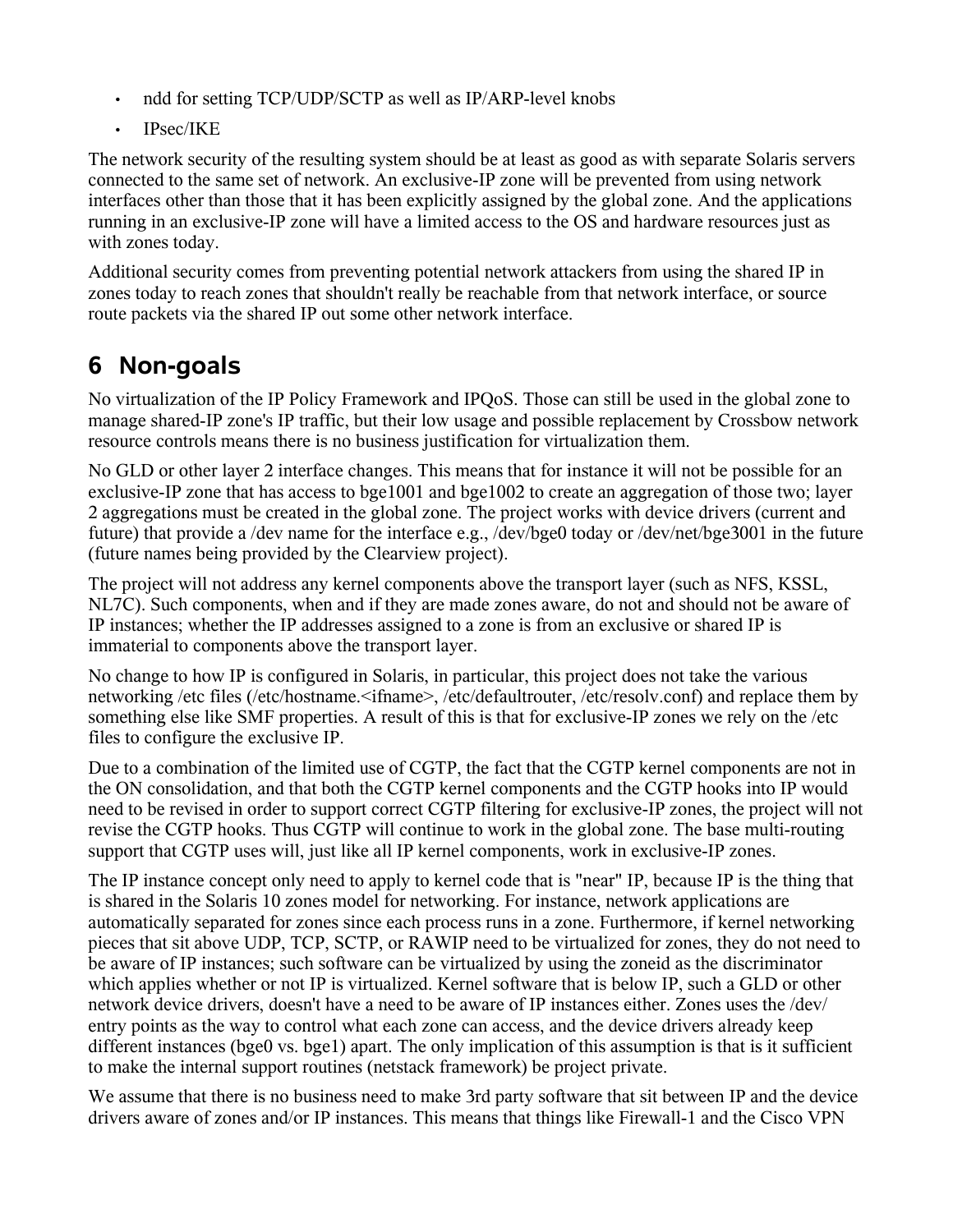client can only be used in the shared-IP instance (used by the global zone.)

### **7 Technical components**

There are seven primary technical components:

1. Introducing a model where a non-global zone can either share the IP instance with the global zone (which is the only possibility in S10), or have an exclusive-IP instance to itself. A zone with an exclusive-IP instance will need exclusive access to one or more network interfaces (could be separate LANs like bge1, or separate VLANs like bge2000; any datalink interface with a separate name in /dev/ can be used.)

In this model, by design there is no sharing e.g., a zone with an exclusive IP has its own routing table, arp table, IPsec security policy and security associations, pfhooks families and hooks facilities, IP Filter rules and state, etc.

- 2. Extensions to zonecfg syntax to
	- Allow specifying that a zone has an exclusive-IP instance: 'set ip-type=exclusive'
	- For exclusive-IP zones, the net resource is limited to specifying only the physical property.

Extensions to zoneadm list output format.

Extensions to dladm to observe assignment of datalink names to zones, as well as being able to change that assignment for running zones.

3. Splitting the PRIV\_SYS\_NET\_CONFIG privilege by introducing the new PRIV SYS IP CONFIG privilege, that allows a subset of the operations allowed by PRIV\_SYS\_NET\_CONFIG.

A zone with an exclusive IP will be granted PRIV\_SYS\_IP\_CONFIG and PRIV SYS NET RAWACCES.

- 4. Changes to the networking SMF method scripts which today skip sections of the script if "zonename != global", to not skip those sections if the non-global zone has an exclusive IP.
- 5. Modifications to all the kernel modules that make up "IP" (such as /kernel/drv/ip and the IPsec modules), as well as all the kernel modules that perform function calls into IP (such as TCP and IP Filter), to allow multiple instances of all their writable global data.
- 6. A "netstack" kernel framework (netstack.h/netstack.c) which isolates the TCP/IP kernel modules from the mapping between zones and IP instances, and provides things like kstat\_create\_netstack() analogous to kstat\_create\_zone(). For further details on this, see below.
- 7. Virtualize the pfhooks framework and facilities to support a IP instances model. The pfhooks modules neti and hook have the idea of separate IP instances. Via having the pfhooks interfaces have one extra parameter of zoneid t, and following, using one generic handle, we can support IP instances hooks families and hooks facilities to support instance specific IPFilter (or 3rd parties) firewalls.

#### **8 Relationship between IP instances and zones**

As depicted in figure 2, there can both be zones that use the shared IP, and there can be zones which have their own exclusive IP. Those two approaches are sufficient for our current needs. In the future, it might be possible to remove the use of the shared IP but this requires more carefully understanding whatever dependencies the administrator has on the current zones networking behavior.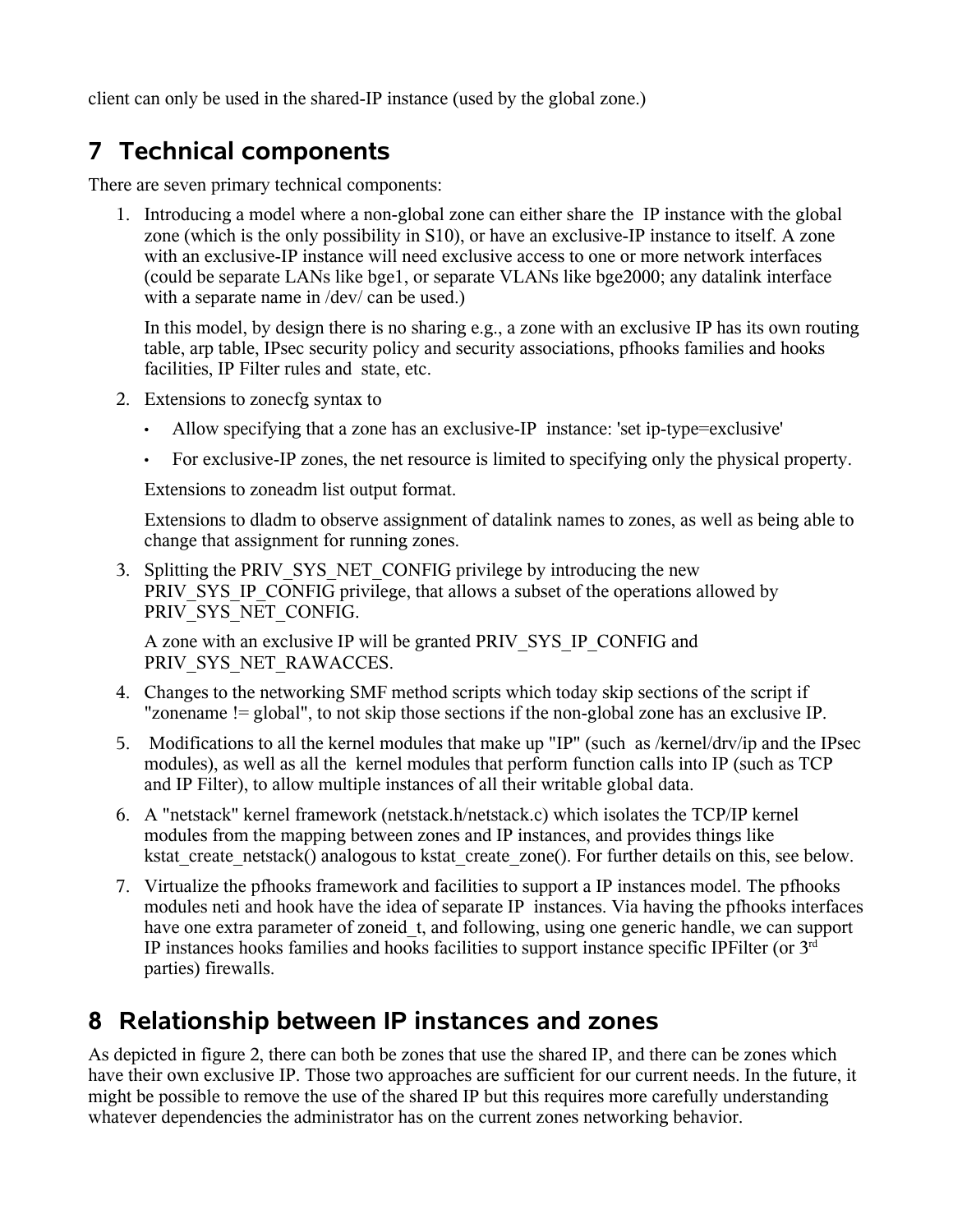The project has carefully tried to isolate the knowledge of the relationship between zones and IP instances so that, should there be need to solve different problems in this space in the future, we can easily build different relationships with minimal code change.

## **9 Configuration**

The configuration aspects consists of extensions to zonecfg syntax to be able to configure zones with exclusive IPs. The configuration of IP-level aspects of the exclusive-IP zones are done using existing tools like sysidtool. Just like a sysidcfg can be deposited in the zone's /etc directory before the first boot in Solaris 10 (to specify timezone, root passwd, name service configuration ,etc), the same can be done for exclusive-IP zones. The difference is that for an exclusive-IP zone the sysidcfg can also specify IPlevel configuration.

# **10 Zonecfg (committed)**

The additions to zonecfg syntax are:

- New "ip-type" global property which can be set to "shared" (the default if not specified) or "exclusive"
- Only allowing a "physical" property with the "net" resource for exclusive-IP zones.

A result of these changes is that the output of zonecfg export changes.

The following examples shows how this changes things.

In S10s syntax we have something like

set zonepath=/export/zone1

add net

```
set physical=bge1
set address=10.1.2.3/24
```
end

If the global administrator wants zone1 be the only zone that uses bge1, then with IP instances the needed configuration will be:

```
set zonepath=/export/zone1
```

```
set ip-type=exclusive
```
add net

set physical=bge1

end

with the green italic text above shows the additional pieces.

To prime the IP configuration the global zone administrator can create a sysidcfg in the /etc/ directory in the non-global zone containing:

```
network_interface=bge1
             {hostname=host_name
```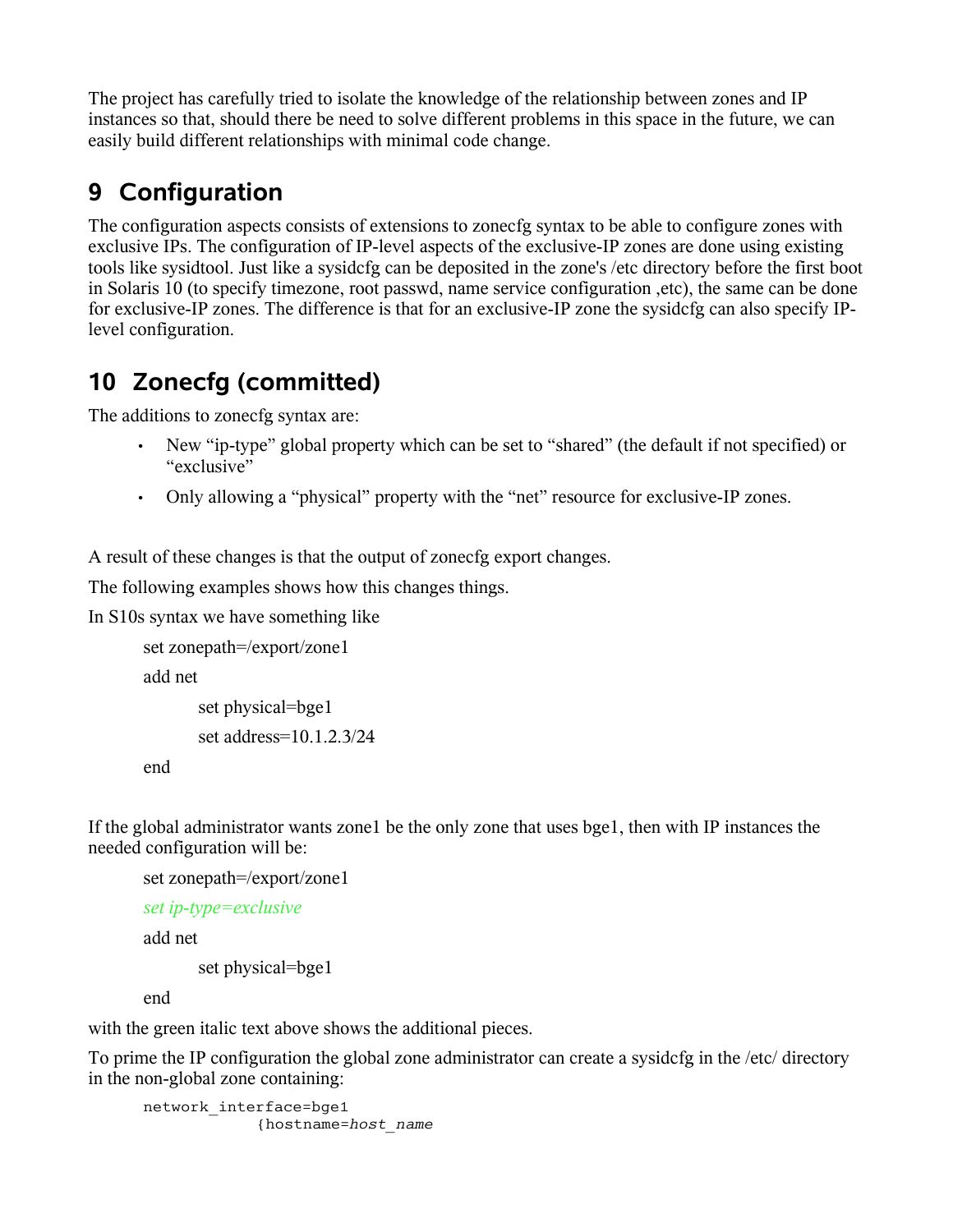```
default route=10.0.0.1
ip address=10.1.2.3 netmask=255.0.0.0
 protocol_ipv6=no}
```
Note that in S10 if the administrator tried to have bge1 be exclusively used by zone1 without IP instances, the admin would have had to create some scripts on her own to ifconfig plumb bge1 0.0.0.0 in the global zone and also add the default route using that script.

If the administrator instead wants to have the zone be configured using DHCP then what is specified with zonecfg would not change. But the above the sysidcfg would contain

```
network_interface=bge1
             {dhcp protocol_ipv6=no}
```
And finally, if the global admin wants to have the non-global zone use dynamic address configuration for both IPv4 and IPv6, the sysidcfg would contain:

```
network_interface=bge1
             {dhcp protocol_ipv6=yes}
```
#### **11 zoneadm (committed)**

There are some small interface changes for zoneadm. Some additional error messages are introduced for the case when an exclusive-IP zone have a network physical which is also assigned to some another running zone or used by the global zone.

For observability reasons there is a need for the global admin to see which running zones use an exclusive IP, and which datalink names those have been given. zoneadm list -v will be extended to have the IP type (and likewise, zoneadm -p will included it at the end of the line).

Thus zoneadm list -cv will generate something like:

| ID NAME    | <b>STATUS</b> | <b>PATH</b>      | <b>BRAND</b>  | TP |
|------------|---------------|------------------|---------------|----|
| 0 global   | running       |                  | native shared |    |
| 1 si       | running       | /export/si       | native excl   |    |
| 2 si-share | running       | /export/si-share | native shared |    |

zoneadm list -p will generate something like:

```
0:global:running:/::native:shared
1:si:running:/export/si:a59aae4a-529c-40f1-d440-8cd29103d233:native:excl
2:si-share:running:/export/si-share:dd131889-0140-44f1-f954-
a599bad0fca0:native:shared
```
#### **12 Dladm show-linkprop extension (committed)**

In response to the TCR at commitment review, we have added a zone property to dladm.

This shows the zone a datalink name is currently assigned to. For instance,

```
#dadlm show-linkprop ath0
```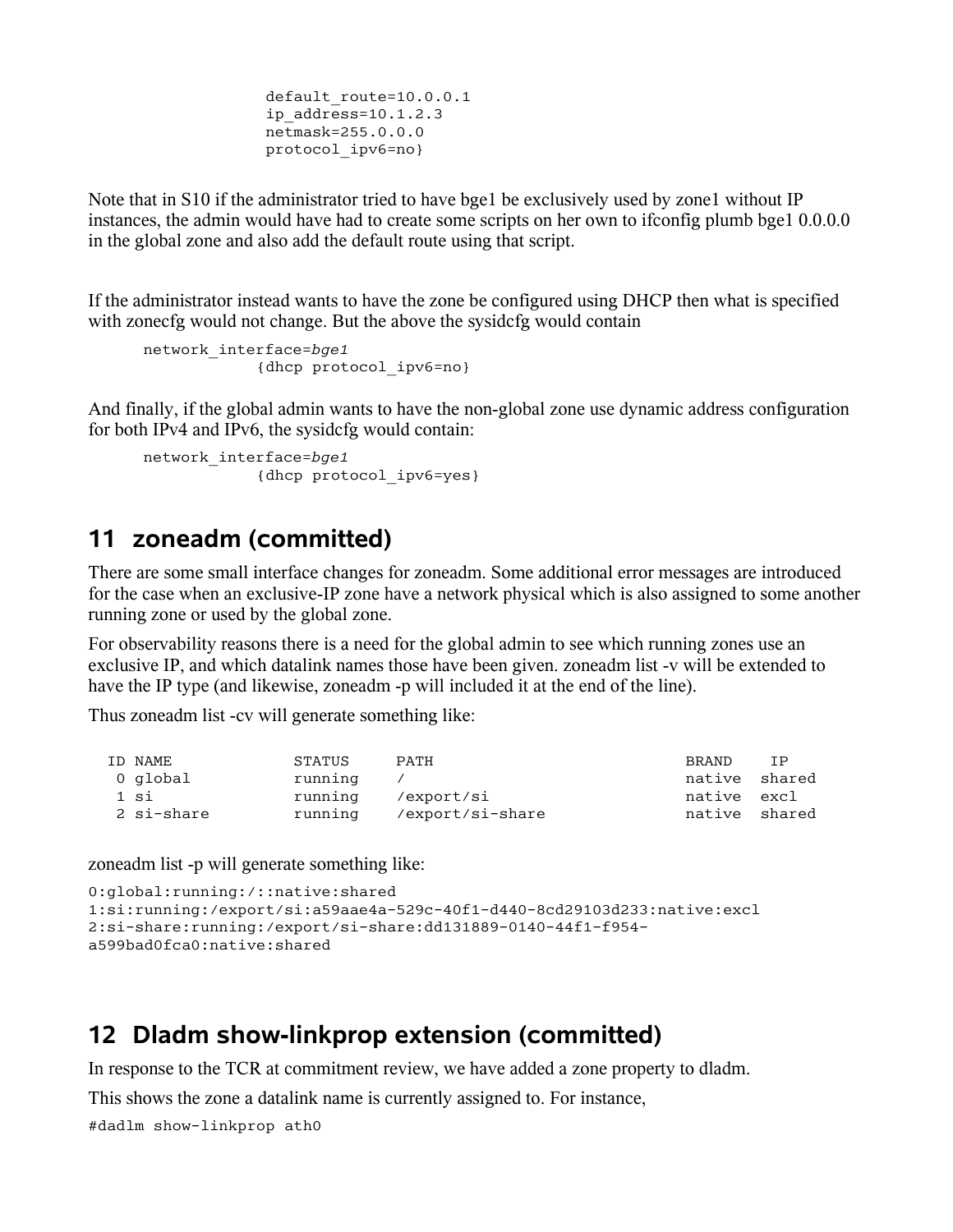| PROPERTY  | <b>VALUE</b> | DEFAULT | POSSIBLE                                     |
|-----------|--------------|---------|----------------------------------------------|
| channel   |              |         |                                              |
| powermode |              | off     | off,fast,max                                 |
| radio     |              | on      | on.off                                       |
| speed     | 54           | --      | 1, 2, 5, 5, 6, 9, 11, 12, 18, 24, 36, 48, 54 |
| zone      | si           |         |                                              |

If the datalink has not been assigned to any zone, e.g., if it is being used in the global zone, the value will be displayed as '--'.

dladm can be used to temporarily change the assignment of datalinks to zones using dladm setlinkprop. (The persistent assignment is done using zonecfg.) Also, dladm reset-linkprop will "free" the datalink, that is, after a reset operation, the datalink belongs to no zone.

There are some limitations on these operations, the datalink must not be in use in other zones, including the global zone, or the set-linkprop will fail.

The set and reset operations work for GLDv3 datalinks only.

#### **13 zonename (project private)**

We have added a -t option to zonename that makes it print the ip-type thus it outputs either "shared" or "exclusive". This is used by the SMF method scripts below. This is a project private interface. Should there in the future be a need to provide a committed interface, then it might make sense to introduce a new zoneprop command for this functionality.

#### **14 SMF method scripts (project private)**

The set of SMF services is unchanged, but for IP Filter the SMF methods appear in all zones as a result of the packaging changes.

Prior to IP instances a set of SMF method scripts (such as net-physical) had explicit checks for zonename == global, and in the case of a non-global zone the script would do very little if anything. Those 4 scripts are modified to instead check if the zone needs IP level configuration i.e. they check for zonename  $=$  global or zonename  $-t$   $=$  shared. This is implemented by encapsulating it in a new smf routine (smf\_configure\_ip()) used by the other method scripts.

The remainder of the scripts are unchanged, that is, they continue to use /etc/hostname.<ifname> etc.

#### **15 Netstack framework (project private)**

The netstack framework provides a way for the TCP/IP kernel modules to be aware of each IP instance that is created and destroyed as part of zones being created and destroyed. Thus it avoids the need for each TCP/IP module to track which zones have exclusive IPs and which use the shared IP. It also provides interfaces (kstat\_create\_netstack()) that takes care of making the kstats available in the correct zones, for both the shared IP case and the exclusive IP case.

The netstack framework is implemented using zone key create(), kstat create zone(), kstat zone add(), etc. Thus it sits as a veneer between the TCP/IP kernel modules and the zones code providing the abstraction of a netstack\_t.

In order to provide efficient linkage between different parts of the TCP/IP code, for instance TCP needing to call ire route lookup(), and since we don't need this framework to be extensible outside of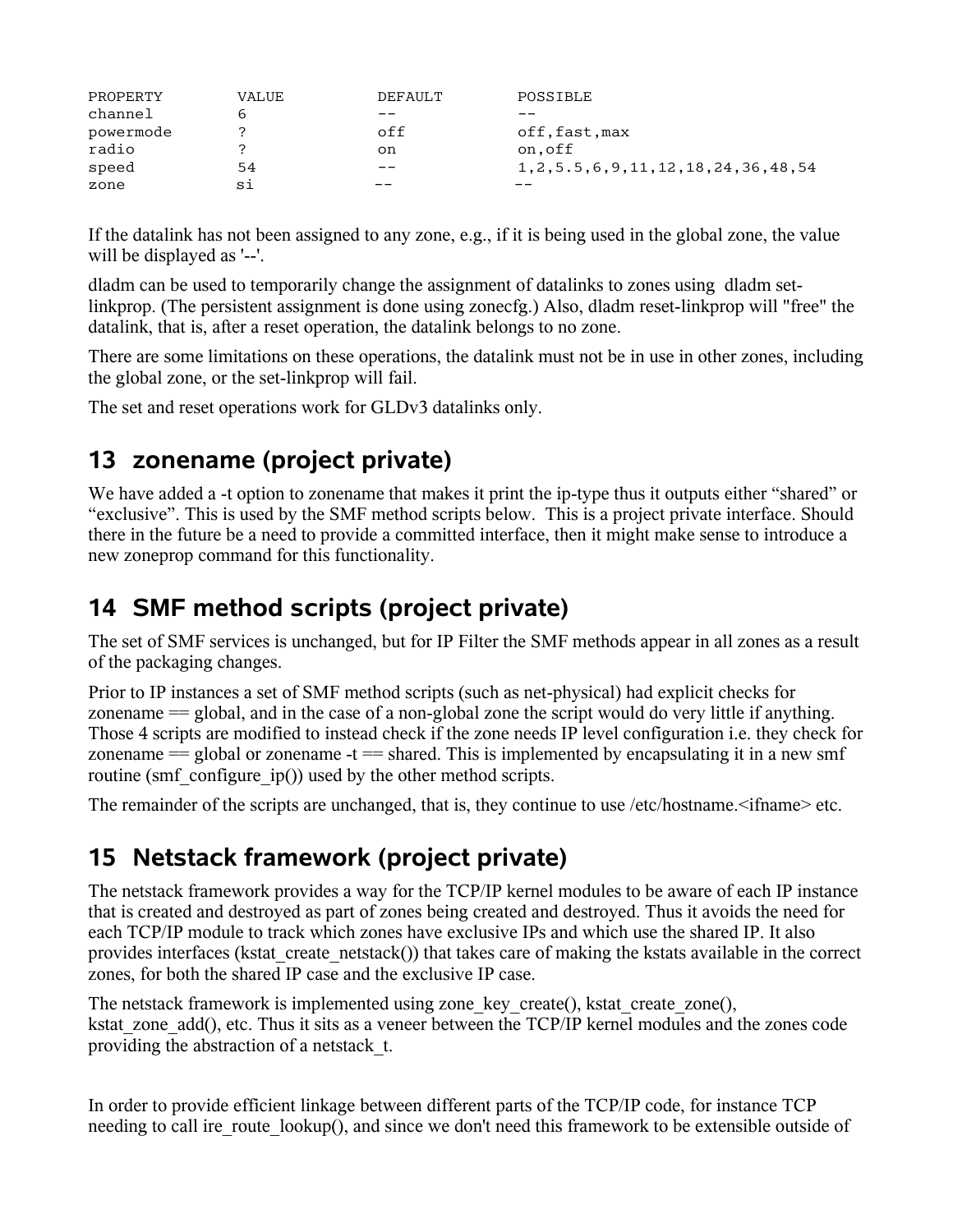the set of kernel modules which perform function calls into the TCP/IP code, the netstack framework is less general that the Zone zsd support in that each kernel module that uses it requires a #define of a moduleid in netstack.h and a recompile of the kernel.

The netstack functions provided to the rest of the TCP/IP code are:

void netstack\_register(int moduleid,

void \*(\*module\_create)(netstackid\_t, netstack\_t \*),

void (\*module\_shutdown)(netstackid\_t, void \*),

```
 void (*module_destroy)(netstackid_t, void *));
```
void netstack\_unregister(int moduleid);

The above functions are called from a modules  $\int$ init() and  $\int$ finit() functions.

The following functions are used e.g., by a TCP/IP module's open and close routines.

netstack  $t^*$ netstack find by cred(const cred  $t^*$ );

netstack t \*netstack find by stackid(netstackid t);

void netstack hold(netstack t \*);

void netstack rele(netstack t \*);

zoneid t netstackid to zoneid(netstackid t);

netstackid t zoneid to netstackid(zoneid t); [Consolidation private – see below]

The current netstack implementation has the netstackid as the same as the zoneid, but the implementation is structured so that the TCP/IP modules do not embed that knowledge but instead use the above two functions.

For the TCP/IP kstats we want to make them available to all the zones that use the same IP instance. That is the kstats for the shared IP should be visible in all the zones that use the shared IP, while the kstats for an exclusive IP should only be visible in the corresponding zone. The following two functions makes this trivial for the TCP/IP modules; they can just use kstat\_create\_netstack() instead of kstat create() or kstat create zone():

kstat t \*kstat create netstack(char \*, int, char \*, char \*, uchar t,

uint t, uchar t, netstackid t);

void kstat delete netstack(kstat t \*, netstackid t);

In some cases, such as IPsec being loaded into the kernel, all the IP instances need to be notified. The following allows a module to walk all the netstacks:

| typedef    | int netstack handle t;                        |
|------------|-----------------------------------------------|
|            | void netstack next init(netstack handle t *); |
|            | void netstack next fini(netstack handle t *); |
| netstack t | *netstack next(netstack handle t *);          |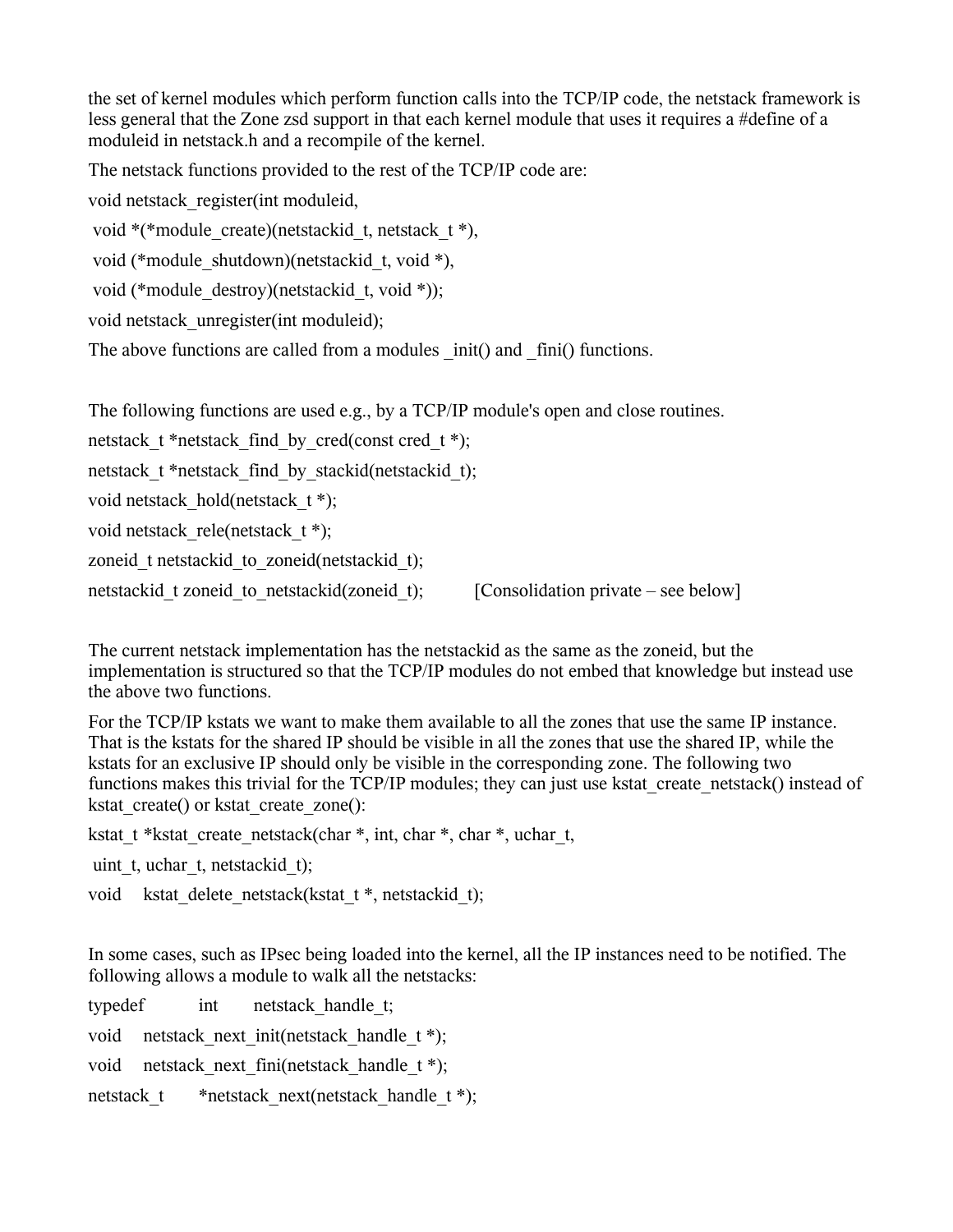### **16 Privileges (committed)**

The project introduces the new PRIV\_SYS\_IP\_CONFIG as a subset of PRIV\_SYS\_NET\_CONFIG. The definition of the two is:

privilege PRIV\_SYS\_IP\_CONFIG

Allows a process to configure a system's network interfaces and routes.

Allows a process to configure TCP/IP network parameters using ndd.

Allows a process access to otherwise restricted TCP/IP information using ndd.

Allows a process to configure IPsec.

Allows a process to pop anchored STREAMs modules with matching zoneid.

privilege PRIV\_SYS\_NET\_CONFIG

Allows all that PRIV\_SYS\_IP\_CONFIG allows.

Allows a process to push the rpcmod STREAMs module.

Allows a process to INSERT/REMOVE STREAMs modules on locations other

than the top of the module stack.

A zone with exclusive IP is granted PRIV\_SYS\_IP\_CONFIG and PRIV\_SYS\_NET\_RAW.

In addition, an exclusive-IP zone that is given a network interface (e.g., bge1) is given access to that /dev node (e.g., /dev/bge1). As a result, a process with sufficient privileges in the zone can snoop on bge1. But without access to e.g., /dev/bge0 the zone can not perform any operations (ifconfig plumb or snoop) on bge0.

#### **17 Implications on Dynamic Reconfiguration (FYI)**

There is no detailed specification for Solaris 10 on how Dynamic Reconfiguration of network interfaces is coordinated with the zones configuration. Some coordination is necessary between the DR operation and the zones' configuration, since the zones' configuration include the datalink name.

The following example shows a suggested sequence of operations that apply to S10 (the shared-IP) as well as exclusive-IP zones. The example assumes that the hardware platform supports hot-plug on network interface cards. In the example, the bge3 datalink is being removed and replaced with a e1000g7 datalink interface. In the case of the exclusive-IP zones we assume they all have VLAN interfaces on bge3.

1. The global administrator determines which zones will be affected by this reconfiguration.

For the shared-IP setup this consists of reading the output of ifconfig -a to determine the set of running zones which have IP addresses on bge0:<N>

For the exclusive-IP zones this consists of looking for bge.\*003 in the output of dladm showlink.

In both cases the global admin also has to inspect the configured but not running zones to see if they use bge3. For instance using zonecfg -z  $\leq$ zonename> info | grep bge3 for the shared-IP zones and grep for bge.\*003 for the exclusive-IP zones.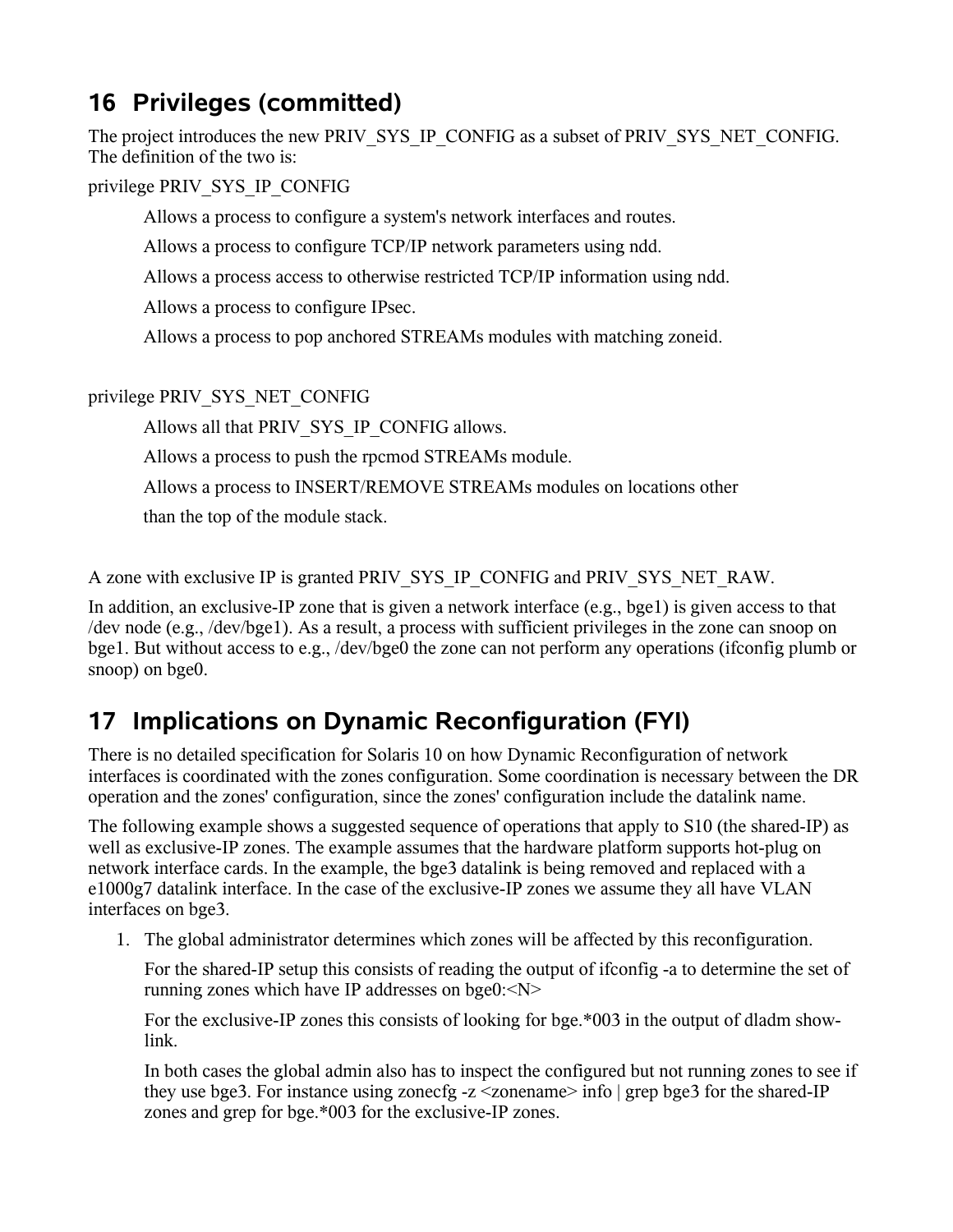- 2. For the installed but not running zones, zonecfg can be used to replace the physical with the new name. Thus for the shared-IP zones replace bge3 with e1000g7. And for the exclusive-IP zones, replace bge<N>003 with e1000g<N>007.
- 3. For the running zones, the non-global administrators have to be notified to coordinate the downtime.

For the exclusive-IP zones the non-global admin needs to either be be told of the new network interface name, and manually update the IP configuration files (/etc/hostname. if  $name$ ), /etc/ipf/ipf.conf, etc.), or be told to do a sys-unconfig.

For both the shared-IP and exclusive-IP zones, the non-global admin needs to check for any application configuration files which include the network interface name. For instance, IP multicast applications might be configured to know to use bge3.

4. The zones are halted. Zonecfg is used to replace physical=bge3 with physical=e1000g7. The DR out of bge3 is performed. The DR in of e1000g7 is performed. The zones are booted.

For the case when sys-unconfig was done for an exclusive-IP zone in step 3, then the global admin can provide (perhaps with the help of the non-global admin), the /etc/sysidcfg content for the zone. If this is not done, then sysidtool will ask questions on the console.

Notice that for the shared-IP case it is possible to try to manually optimize the steps to not require a reboot. (With the global admin using ifconfig to move the configuration to the new network interface name.) But due to the concern, previously expressed by PSARC [6], about applications potentially embedding network interface names in their configuration, this seems undesirable to recommend to customers a DR approach which renames the network interfaces on a running system. Due to this concern this project has not explored ways to optimize the steps for exclusive-IP zones.

There are other examples of DR operations, such as combining DR with IPMP to handle network interfaces that are removed. But they all suffer from the lack (in S10; not introduced by this project) of any coordination between the datalink names available on the system and zonecfg.

The future Clearview vanity naming will certainly help to do DR of NICs with less of an impact.

## **18 platform.xml (Project Private)**

The BrandZ project [4] introduced platform.xml, one for each supported zone type, to specify brand related informations, including the devices should appear in the zone. (Prior to that this knowledge was hard-coded in libzonecfg.)

With IP Instances, some new elements are added to platform.xml of native zone and sn1 zone, along with changes to the corresponding dtd file: zone platform.dtd.1

For zone platform.dtd.1, for definition of devices, a new attributes, ip-type is added, it is used to identify devices only available for certain IP types, which could be "shared" and "exclusive", also it could be left blank, which means the device should appear in all kind of zones (both shared and exclusive).

For platform.xml in native and sn1 brand zones, a list of new "IP" devices are added, at this time, all of them are exclusive IP Instances only, for example:

<device match="ip" ip-type="exclusive" />

<device match="ip6" ip-type="exclusive" />

With this, /dev/ip and /dev/ip6 will appear in exclusive-IP zones, and exclusive-IP zones only.

Since the lx brand does not currently handle sufficient ioctl emulation to support exclusive-IP zone, we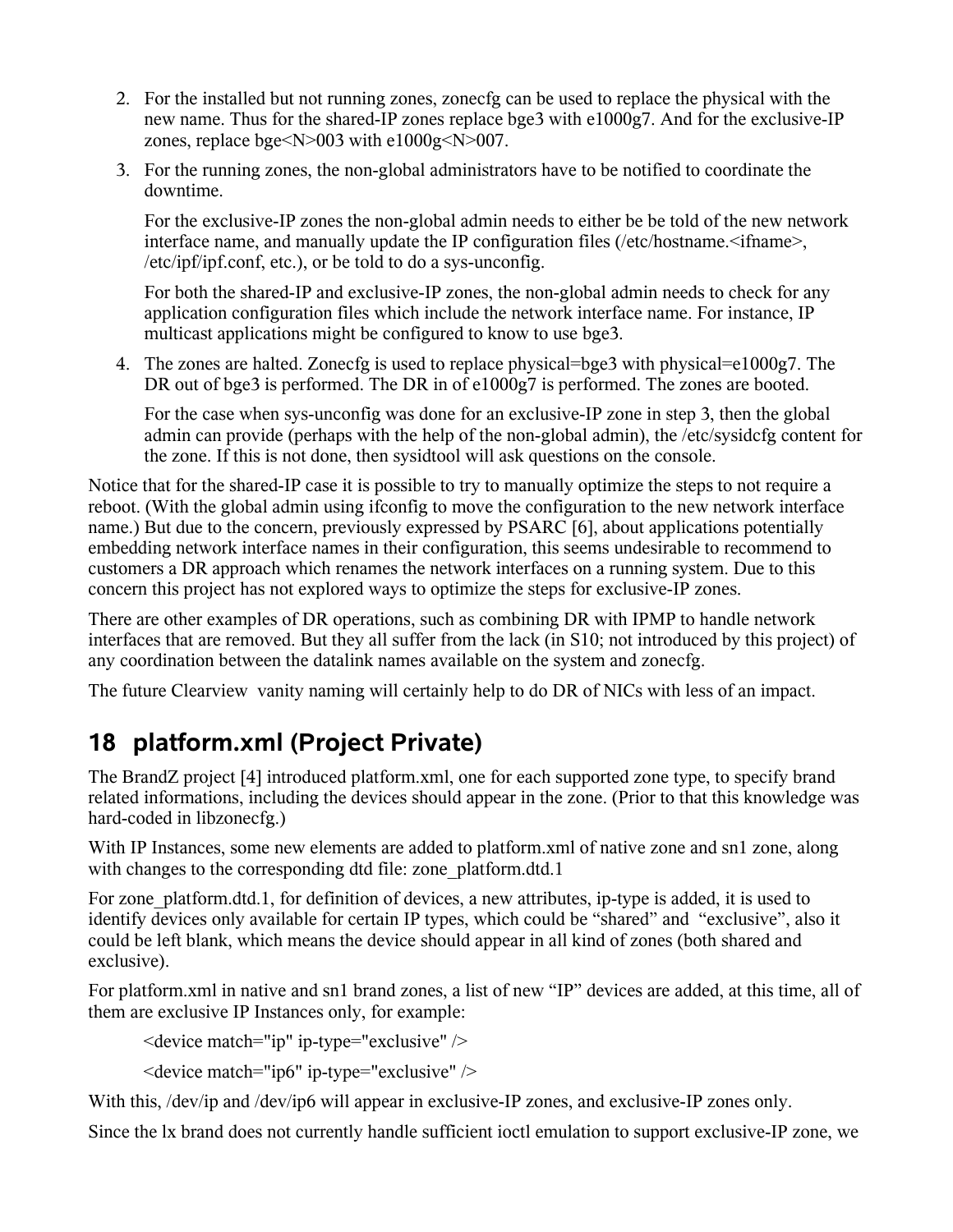are also adding a "allow-exclusive-ip" boolean property to the platform.xml syntax.

For Solaris 10 patches/updates if BrandZ is not available, the IP Instances will be implemented using the libzonecfg hard-coded approach. Thus there is no dependency on the existence of platform.xml.

### **19 VLAN behavior changes (Not an interface)**

With IP Instances, a VLAN provided by a GLDV3 DRIVER can be assigned to an exclusive-IP zone, and be used just like a physical link.

IP Instances doesn't introduce any new public interfaces for VLANs, but there are some implementation differences that affect what is seen in /dev of the zone. These are due to the need for a separate /dev/ entry for the datalink names that are delegated to a zone.

We already have e.g. /dev/bge<ppa> for some ppa, and the project extends that to cover VLAN ppas for the GLDv3 drivers, for example, some entry like /dev/bge33000 will appear in a zone, which corresponds to a VLAN on physical link bge0, with VLAN ID 33.

### **20 DLPI style-2 applications**

There is potential issue in exclusive-IP zones for applications that \*CAN ONLY\* handle style-2, i.e. that will fail when then don't see /dev/bge (even though /dev/bge1 or /dev/bge33000) is on their zone. That issue is orthogonal to VLANs, since it appears for even bge1.

This limitation will be documented in the zones book.

### **21 Interactions with Trusted Extensions (FYI)**

In Solaris 10 updates and Nevada there is support for Trusted Extensions, which use IP labels to determine which zones can be used. The trusted extensions can be configured in two different ways:

- Each zone has its own IP address(es), much like regular use of zones
- A single IP address is shared among all the zones, which means that the IP labels are used to determine to which zone a received packet should be delivered.

The introduction of IP instances makes it possible to consider extending TX to have a configuration where each label has not only its own IP address but also its own IP instance. The label usage will apply the same way as for the existing trusted configuration when each zone has its own IP address. This would potentially provide for better isolation when separate VLANs or separate LANs are used with TX.

The design, implementation, and testing of IP Instances enables such a configuration. However, the limitations of TX makes it impossible to run common configurations, like the trusted desktop, with IPlevel isolation. This is because the communication with the X server in TX assume IP-level connectivity. Requiring such IP-level connectivity is at conflict with providing the higher-level security offered by IP Instances.

Various extensions to TX has been discussed to increase its security and make it able to operate with IP isolation:

- Enable the X-server to use pipes and/or AF\_UNIX sockets to communicate between zones.
- Add TX label checks per network interface, and combine this with future Crossbow VNICs/vSwitches to have IP connectivity between the zones with strict label enforcement for those internal network interface names.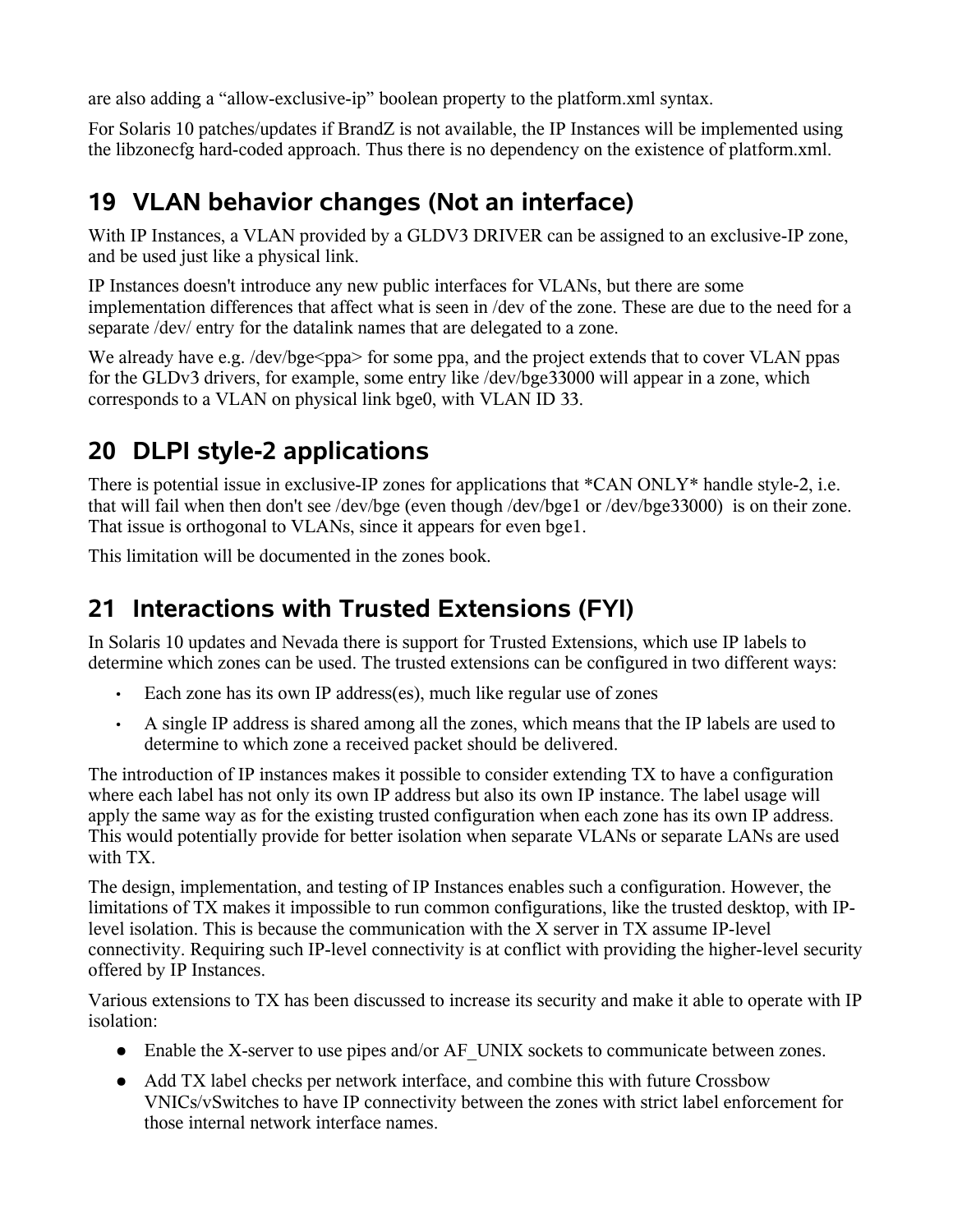The TX team is exploring those options as part of understanding how TX can envolve from "labeled trust" to "labeled security". If they decide to use IP communication it would make sense to change the configurations to use IPv6 link-local addresses to avoid having to pick a unique IPv4 subnet number for the internal X communication.

### **22 Internal TCP/IP changes (implementation details)**

The general structure of the changes to all the TCP/IP kernel modules consist of

- Defining a foo\_stack\_t that contains all the previously global data that is modified
- Having the init and fini routines call netstack register() and netstack unregister(), respectively
- Writing foo stack init() and foo stack fini() routines which allocate and initiate (and free) an instance of a foo\_stack\_t
- Making the per-instance (normally per-queue i.e. referenced by q ptr) structure have a pointer to the foo\_stack\_t
- Making the foo open() routine use netstack find by cred() to get the pointer to the netstack t and as a result a pointer to the foo stack t, so that this can be saved in the perinstance structure
- For modules that use kstat create, modify them to use kstat create netstack() which ensures that the statistics are visible in the zones that use that IP instance.

All the TCP/IP kernel modules follow the above pattern.

### **23 Internal zones changes (project private)**

The implementation of the zoneadm/zoneadmd changes result in introducing a new set of zones system calls. The details of these are all implementation specific. The list of new calls are:

```
extern int zone add datalink(zoneid t, char *);
extern int zone remove datalink(zoneid t, char *);
extern int zone check datalink(zoneid \overline{t} *, char *);
extern int zone list datalink(zoneid \overline{t}, int *, char *);
```
# **24 Extensions to the netinfo interfaces (consolidation private)**

To support IP Filter for IP instances, both the neti and hook modules that were introduced by [3] are virtualized. Three consolidation private APIs changes to be zones and as a result, IP instances, aware.

We add a netstackid t argument to net register(), net lookup(), and net walk() to specify to which IP instance the caller is referring. The updated function are:

```
net data t net register(const net info t *, netstackid t);
net data t net lookup(const char \overline{\star}, netstackid t);
net data t net walk(net data t *, netstackid t);
```
The zoneid to netstackid() function is made consolidation private to have the same level as the above interfaces.

The other netinfo functions operation on a net data t handle, and the implementation of that handle is extended to track the IP instance.

As with BrandZ, IP Instances does not depend on [3], but the implementation is different whether or